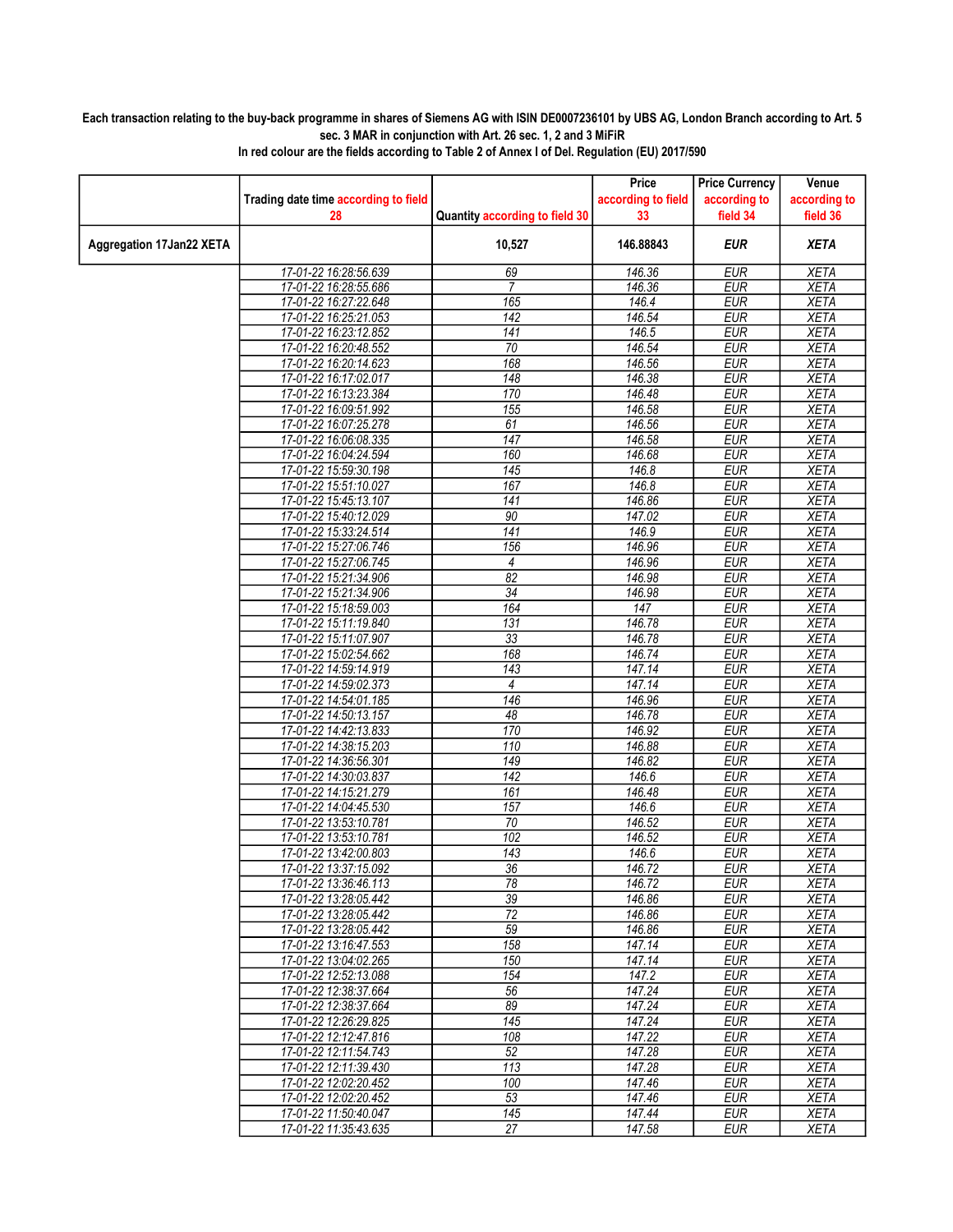| 17-01-22 11:35:02.882 | 131              | 147.58 | <b>EUR</b> | <b>XETA</b> |
|-----------------------|------------------|--------|------------|-------------|
| 17-01-22 11:19:37.720 | 171              | 147.7  | <b>EUR</b> | <b>XETA</b> |
| 17-01-22 11:07:15.628 | 12               | 147.44 | <b>EUR</b> | <b>XETA</b> |
| 17-01-22 11:07:15.628 | 128              | 147.44 | <b>EUR</b> | <b>XETA</b> |
| 17-01-22 11:01:50.066 | $\overline{35}$  | 147.24 | <b>EUR</b> | <b>XETA</b> |
| 17-01-22 11:01:50.066 | $\overline{77}$  | 147.24 | <b>EUR</b> | <b>XETA</b> |
| 17-01-22 10:54:42.316 | 59               | 147.2  | <b>EUR</b> | <b>XETA</b> |
| 17-01-22 10:54:42.312 | 83               | 147.2  | <b>EUR</b> | <b>XETA</b> |
| 17-01-22 10:41:51.024 | $\overline{145}$ | 147.16 | EUR        | <b>XETA</b> |
| 17-01-22 10:29:34.386 | 167              | 147.64 | <b>EUR</b> | <b>XETA</b> |
| 17-01-22 10:19:59.618 | 140              | 147.28 | <b>EUR</b> | <b>XETA</b> |
| 17-01-22 10:06:00.517 | 169              | 147.16 | <b>EUR</b> | <b>XETA</b> |
| 17-01-22 10:03:35.718 | 97               | 147.24 | <b>EUR</b> | <b>XETA</b> |
| 17-01-22 09:56:53.104 | 60               | 147.18 | <b>EUR</b> | <b>XETA</b> |
| 17-01-22 09:56:53.104 | 104              | 147.18 | <b>EUR</b> | <b>XETA</b> |
| 17-01-22 09:47:20.057 | 110              | 147.36 | <b>EUR</b> | <b>XETA</b> |
| 17-01-22 09:47:20.057 | 37               | 147.36 | <b>EUR</b> | <b>XETA</b> |
| 17-01-22 09:34:40.888 | $\overline{145}$ | 147.36 | <b>EUR</b> | <b>XETA</b> |
| 17-01-22 09:24:48.296 | 132              | 147.18 | <b>EUR</b> | <b>XETA</b> |
| 17-01-22 09:24:48.296 | 16               | 147.18 | <b>EUR</b> | <b>XETA</b> |
| 17-01-22 09:15:46.753 | 88               | 147.06 | EUR        | <b>XETA</b> |
| 17-01-22 09:15:46.753 | $\overline{57}$  | 147.06 | <b>EUR</b> | <b>XETA</b> |
| 17-01-22 09:04:47.633 | 66               | 147.18 | <b>EUR</b> | <b>XETA</b> |
| 17-01-22 09:04:47.633 | 93               | 147.18 | <b>EUR</b> | <b>XETA</b> |
| 17-01-22 09:03:09.179 | 108              | 147.26 | <b>EUR</b> | <b>XETA</b> |
| 17-01-22 08:56:55.211 | 167              | 147.12 | <b>EUR</b> | <b>XETA</b> |
| 17-01-22 08:47:41.899 | 144              | 146.92 | <b>EUR</b> | <b>XETA</b> |
| 17-01-22 08:39:03.175 | $\overline{83}$  | 146.96 | EUR        | <b>XETA</b> |
| 17-01-22 08:39:03.175 | 73               | 146.96 | <b>EUR</b> | <b>XETA</b> |
| 17-01-22 08:32:14.923 | $\overline{88}$  | 146.92 | <b>EUR</b> | <b>XETA</b> |
| 17-01-22 08:32:14.923 | 52               | 146.92 | <b>EUR</b> | <b>XETA</b> |
| 17-01-22 08:25:54.838 | 170              | 147    | <b>EUR</b> | <b>XETA</b> |
| 17-01-22 08:22:10.348 | $\overline{29}$  | 146.2  | <b>EUR</b> | <b>XETA</b> |
| 17-01-22 08:22:10.348 | $\overline{120}$ | 146.2  | <b>EUR</b> | <b>XETA</b> |
| 17-01-22 08:21:01.618 | 104              | 146.3  | <b>EUR</b> | <b>XETA</b> |
| 17-01-22 08:16:47.251 | 160              | 146.02 | <b>EUR</b> | <b>XETA</b> |
| 17-01-22 08:16:47.251 | 10               | 146.02 | <b>EUR</b> | <b>XETA</b> |
| 17-01-22 08:12:22.018 | 168              | 145.98 | <b>EUR</b> | <b>XETA</b> |
| 17-01-22 08:07:43.814 | $\overline{144}$ | 146    | <b>EUR</b> | <b>XETA</b> |
| 17-01-22 08:07:42.469 | $\sqrt{5}$       | 146.04 | <b>EUR</b> | <b>XETA</b> |
| 17-01-22 08:07:42.469 | 187              | 146.04 | EUR        | <b>XETA</b> |
| 17-01-22 08:07:42.227 | $\sqrt{5}$       | 146.04 | <b>EUR</b> | <b>XETA</b> |
| 17-01-22 08:02:39.483 | $\overline{44}$  | 146.9  | <b>EUR</b> | <b>XETA</b> |
| 17-01-22 08:02:39.483 | $\overline{17}$  | 146.88 | <b>EUR</b> | <b>XETA</b> |
| 17-01-22 08:02:39.483 | 89               | 146.86 | <b>EUR</b> | <b>XETA</b> |
|                       |                  |        |            |             |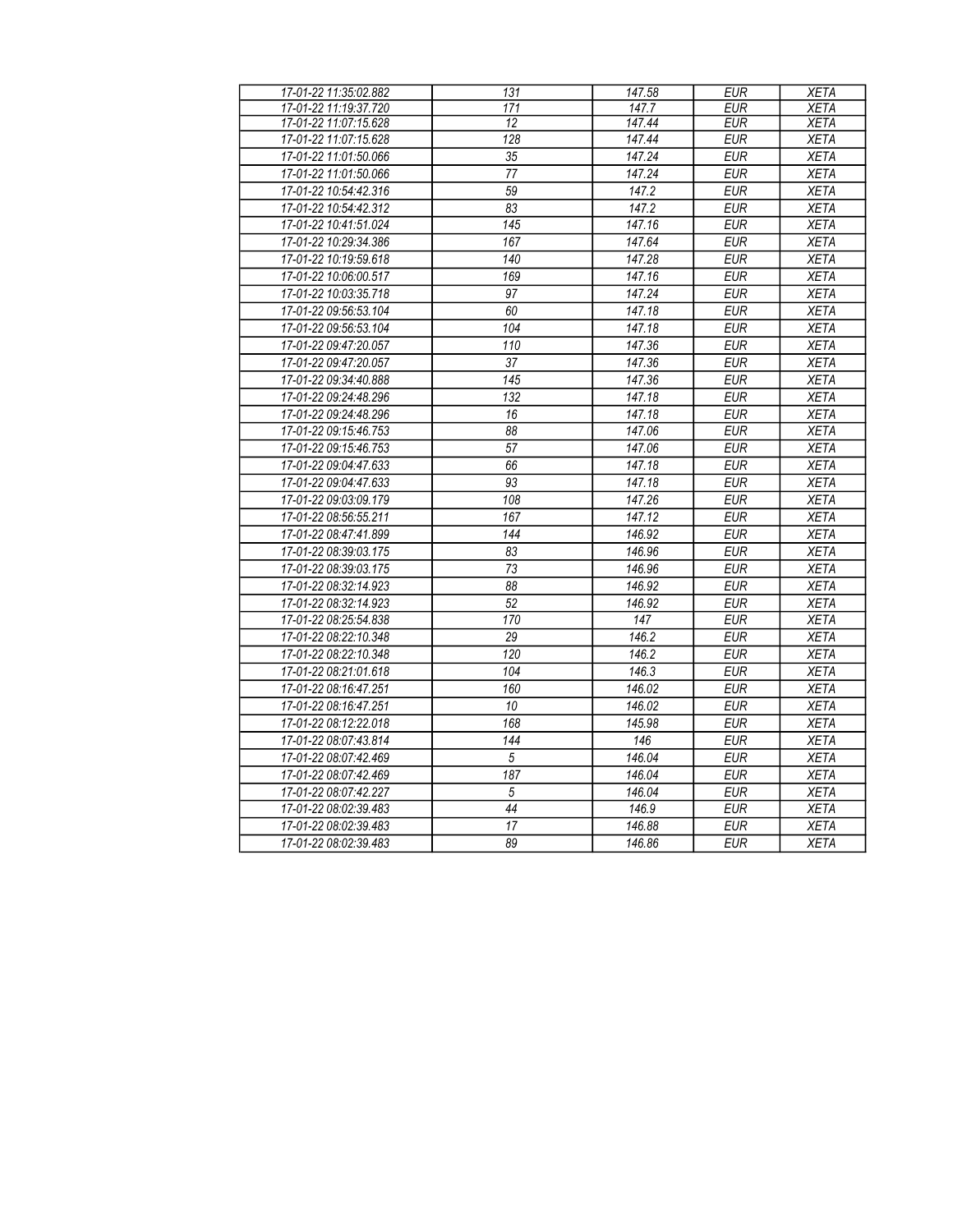## Each order relating to the buy-back programme above according to Art. 5 sec. 3 MAR in conjunction with Art. 25 sec. 1 and 2 MiFiR

In red colour are the fields according to Table 2 of the Annex of Del. Regulation (EU) 2017/580; alternatively you may report the

| Date and Time according to field 9 | <b>Segment MIC code</b><br>according to field 16 | <b>Transaction price</b><br>according to field 28 | <b>Price currency according</b><br>to field 29 | <b>Buy-sell indicator</b><br>according to field 32 |
|------------------------------------|--------------------------------------------------|---------------------------------------------------|------------------------------------------------|----------------------------------------------------|
| 17-01-22 16:28:56.639              | <b>XETA</b>                                      | 146.36                                            | <b>EUR</b>                                     | <b>BUY</b>                                         |
| 17-01-22 16:28:55.686              | <b>XETA</b>                                      | 146.36                                            | <b>EUR</b>                                     | <b>BUY</b>                                         |
| 17-01-22 16:27:22.648              | <b>XETA</b>                                      | 146.4                                             | <b>EUR</b>                                     | <b>BUY</b>                                         |
| 17-01-22 16:25:21.053              | <b>XETA</b>                                      | 146.54                                            | <b>EUR</b>                                     | <b>BUY</b>                                         |
| 17-01-22 16:23:12.852              | <b>XETA</b>                                      | 146.5                                             | <b>EUR</b>                                     | <b>BUY</b>                                         |
| 17-01-22 16:20:48.552              | <b>XETA</b>                                      | 146.54                                            | <b>EUR</b>                                     | <b>BUY</b>                                         |
| 17-01-22 16:20:14.623              | <b>XETA</b>                                      | 146.56                                            | <b>EUR</b>                                     | <b>BUY</b>                                         |
| 17-01-22 16:17:02.017              | <b>XETA</b>                                      | 146.38                                            | <b>EUR</b>                                     | <b>BUY</b>                                         |
| 17-01-22 16:13:23.384              | <b>XETA</b>                                      | 146.48                                            | <b>EUR</b>                                     | <b>BUY</b>                                         |
| 17-01-22 16:09:51.992              | <b>XETA</b>                                      | 146.58                                            | <b>EUR</b>                                     | <b>BUY</b>                                         |
| 17-01-22 16:07:25.278              | <b>XETA</b>                                      | 146.56                                            | <b>EUR</b>                                     | <b>BUY</b>                                         |
| 17-01-22 16:06:08.335              | <b>XETA</b>                                      | 146.58                                            | <b>EUR</b>                                     | <b>BUY</b>                                         |
| 17-01-22 16:04:24.594              | <b>XETA</b>                                      | 146.68                                            | <b>EUR</b>                                     | <b>BUY</b>                                         |
| 17-01-22 15:59:30.198              | <b>XETA</b>                                      | 146.8                                             | <b>EUR</b>                                     | <b>BUY</b>                                         |
| 17-01-22 15:51:10.027              | <b>XETA</b>                                      | 146.8                                             | <b>EUR</b>                                     | <b>BUY</b>                                         |
| 17-01-22 15:45:13.107              | <b>XETA</b>                                      | 146.86                                            | <b>EUR</b>                                     | <b>BUY</b>                                         |
| 17-01-22 15:40:12.029              | <b>XETA</b>                                      | 147.02                                            | <b>EUR</b>                                     | <b>BUY</b>                                         |
| 17-01-22 15:33:24.514              | <b>XETA</b>                                      | 146.9                                             | EUR                                            | <b>BUY</b>                                         |
| 17-01-22 15:27:06.746              | <b>XETA</b>                                      | 146.96                                            | <b>EUR</b>                                     | <b>BUY</b>                                         |
| 17-01-22 15:27:06.745              | <b>XETA</b>                                      | 146.96                                            | <b>EUR</b>                                     | <b>BUY</b>                                         |
| 17-01-22 15:21:34.906              | <b>XETA</b>                                      | 146.98                                            | <b>EUR</b>                                     | <b>BUY</b>                                         |
| 17-01-22 15:21:34.906              | <b>XETA</b>                                      | 146.98                                            | <b>EUR</b>                                     | <b>BUY</b>                                         |
| 17-01-22 15:18:59.003              | <b>XETA</b>                                      | $\overline{147}$                                  | <b>EUR</b>                                     | <b>BUY</b>                                         |
| 17-01-22 15:11:19.840              | <b>XETA</b>                                      | 146.78                                            | <b>EUR</b>                                     | <b>BUY</b>                                         |
| 17-01-22 15:11:07.907              | <b>XETA</b>                                      | 146.78                                            | <b>EUR</b>                                     | <b>BUY</b>                                         |
| 17-01-22 15:02:54.662              | <b>XETA</b>                                      | 146.74                                            | <b>EUR</b>                                     | <b>BUY</b>                                         |
| 17-01-22 14:59:14.919              | <b>XETA</b>                                      | 147.14                                            | <b>EUR</b>                                     | <b>BUY</b>                                         |
| 17-01-22 14:59:02.373              | <b>XETA</b>                                      | 147.14                                            | <b>EUR</b>                                     | <b>BUY</b>                                         |
| 17-01-22 14:54:01.185              | <b>XETA</b>                                      | 146.96                                            | <b>EUR</b>                                     | <b>BUY</b>                                         |
| 17-01-22 14:50:13.157              | <b>XETA</b>                                      | 146.78                                            | <b>EUR</b>                                     | <b>BUY</b>                                         |
| 17-01-22 14:42:13.833              | <b>XETA</b>                                      | 146.92                                            | <b>EUR</b>                                     | <b>BUY</b>                                         |
| 17-01-22 14:38:15.203              | <b>XETA</b>                                      | 146.88                                            | <b>EUR</b>                                     | <b>BUY</b>                                         |
| 17-01-22 14:36:56.301              | <b>XETA</b>                                      | 146.82                                            | <b>EUR</b>                                     | <b>BUY</b>                                         |
| 17-01-22 14:30:03.837              | <b>XETA</b>                                      | 146.6                                             | <b>EUR</b>                                     | <b>BUY</b>                                         |
| 17-01-22 14:15:21.279              | <b>XETA</b>                                      | 146.48                                            | <b>EUR</b>                                     | <b>BUY</b>                                         |
| 17-01-22 14:04:45.530              | <b>XETA</b>                                      | 146.6                                             | <b>EUR</b>                                     | <b>BUY</b>                                         |
| 17-01-22 13:53:10.781              | <b>XETA</b>                                      | 146.52                                            | <b>EUR</b>                                     | <b>BUY</b>                                         |
| 17-01-22 13:53:10.781              | <b>XETA</b>                                      | 146.52                                            | <b>EUR</b>                                     | <b>BUY</b>                                         |
| 17-01-22 13:42:00.803              | <b>XETA</b>                                      | 146.6                                             | <b>EUR</b>                                     | <b>BUY</b>                                         |
| 17-01-22 13:37:15.092              | <b>XETA</b>                                      | 146.72                                            | <b>EUR</b>                                     | <b>BUY</b>                                         |
| 17-01-22 13:36:46.113              | <b>XETA</b>                                      | 146.72                                            | <b>EUR</b>                                     | <b>BUY</b>                                         |
| 17-01-22 13:28:05.442              | <b>XETA</b>                                      | 146.86                                            | <b>EUR</b>                                     | <b>BUY</b>                                         |
| 17-01-22 13:28:05.442              | <b>XETA</b>                                      | 146.86                                            | <b>EUR</b>                                     | <b>BUY</b>                                         |
| 17-01-22 13:28:05.442              | <b>XETA</b>                                      | 146.86                                            | <b>EUR</b>                                     | <b>BUY</b>                                         |
| 17-01-22 13:16:47.553              | <b>XETA</b>                                      | 147.14                                            | <b>EUR</b>                                     | <b>BUY</b>                                         |
| 17-01-22 13:04:02.265              | <b>XETA</b>                                      | 147.14                                            | EUR                                            | <b>BUY</b>                                         |
| 17-01-22 12:52:13.088              | <b>XETA</b>                                      | 147.2                                             | <b>EUR</b>                                     | <b>BUY</b>                                         |
| 17-01-22 12:38:37.664              | <b>XETA</b>                                      | 147.24                                            | <b>EUR</b>                                     | <b>BUY</b>                                         |